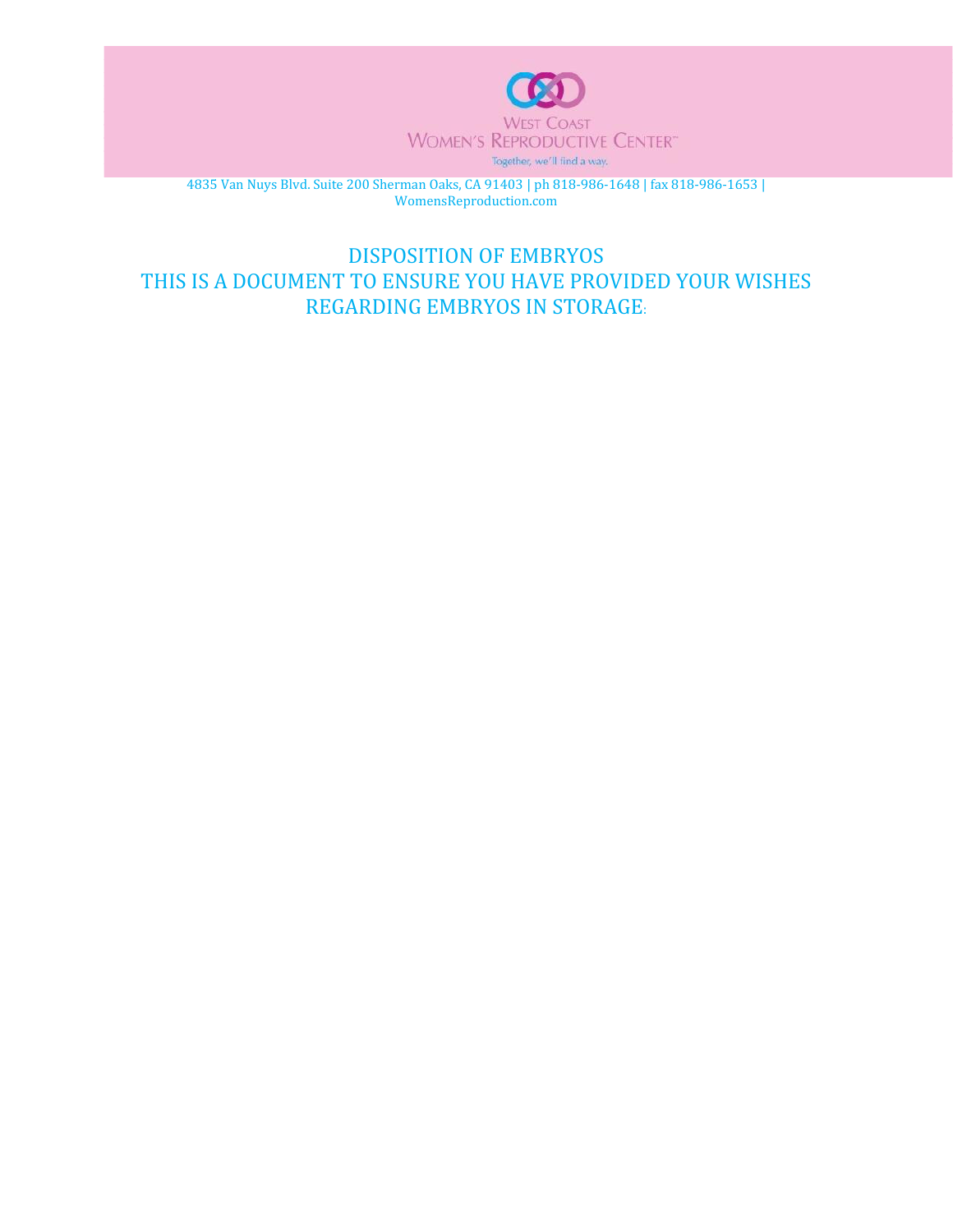# *Disposition of Embryos Declaration of Intent*

Because of the possibility of you and/or your partner's separation, divorce, death or incapacitation after embryos have been produced, it is important to decide on the disposition of any embryos (fresh or cryopreserved) that remain in the laboratory in these situations. Since this is a rapidly evolving field, both medically and legally, the clinic cannot guarantee what the available or acceptable avenues for disposition will be at any future date.

Currently, the alternatives are:

- 1. Discarding the cryopreserved embryo(s)
- 2. Donating the cryopreserved embryo(s) for approved research studies
- 3. Donating the cryopreserved embryos to another couple in order to attempt pregnancy. (In this case, you may be required to undergo additional infectious disease testing and screening due to federal or state requirements.)
- 4. Use by one partner with the contemporaneous permission of the other for that use

This declaration provides several choices for disposition of embryos in these circumstances (death of the patient or the patient's spouse or partner, separation or divorce of the patient and her spouse/partner, successful completion of IVF treatment, decision to discontinue IVF treatment, and by failure to pay fees for frozen storage).

I/We agree that in the absence of a more recent written and witnessed consent form, the Clinic is authorized to act on our choices indicated below, so far as it is practical.

**I/We also agree that in the event that either our chosen dispositional choices are not available or I/we fail to preserve any choices made herein, whether through nonpayment of storage fees or otherwise, the clinic is authorized to discard and destroy our embryos.**

#### Note:

- Embryos cannot be used to produce pregnancy against the wishes of the partner. For example, in the event of a separation or divorce, embryos cannot be used to create a pregnancy without the express, written consent of both parties, even if donor gametes were used to create the embryos.
- Disposition of embryos that are created using donated sperm or eggs may be subject t o prior enforceable agreements that you have entered into with a sperm, egg or embryo donor. The Clinic may need to review these agreements before accepting the sperm, eggs, or embryos and/or before using them for procreation or research purposes.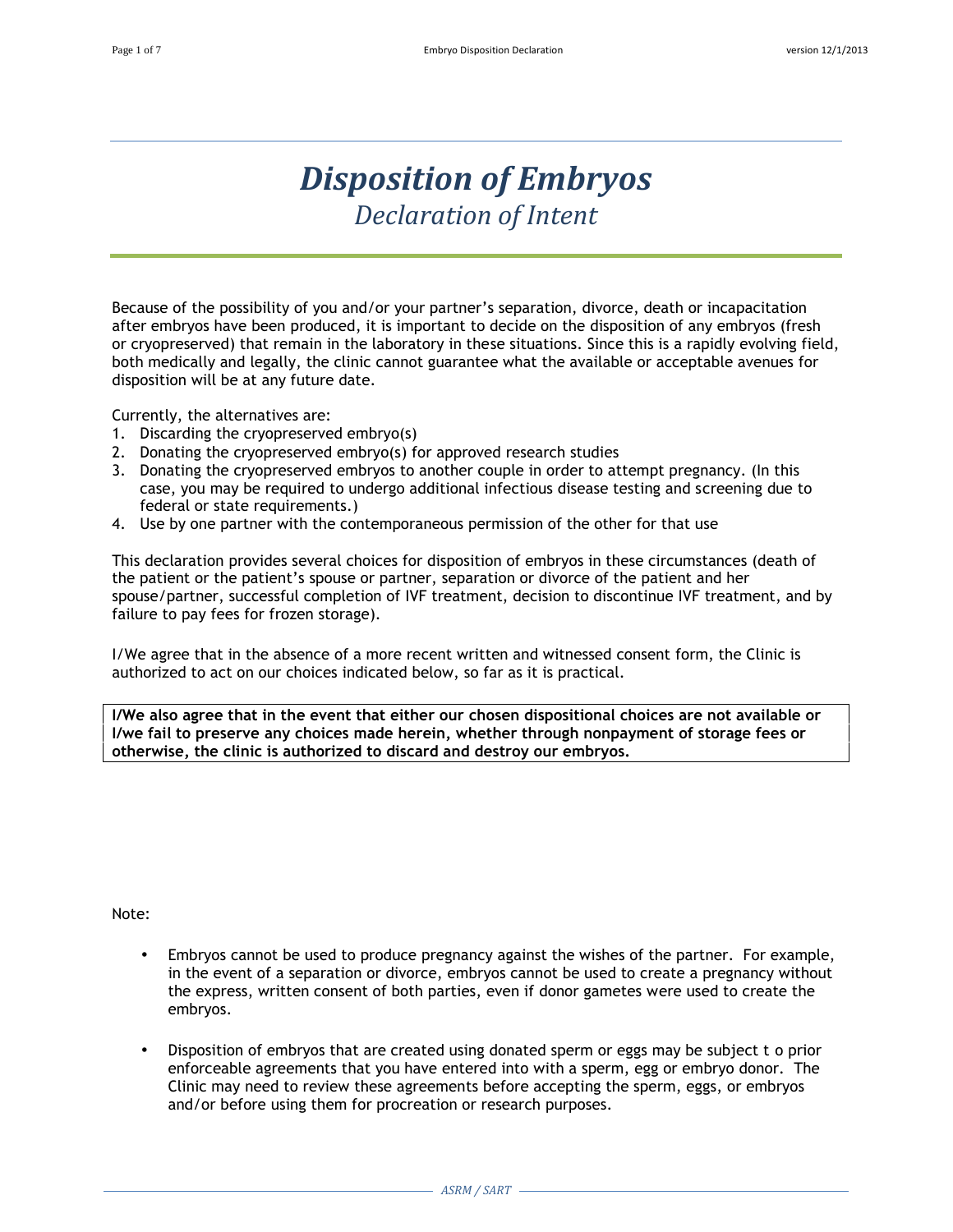- Embryo donation for research purposes may be restricted by applicable state or federal laws that govern your jurisdiction. In the case of embryos created using donated sperm or eggs, donation to research may be restricted or may require the contemporaneous written consent of the sperm or egg donor. Patients are advised to check applicable laws or regulations governing research donation of embryos formed via sperm or egg donation.
- Embryo donation to achieve a pregnancy is regulated by the FDA (U.S. Food and Drug Administration), as well as state laws, as donated tissue. Certain screening and testing of the persons providing the sperm and eggs are required before donation can occur.
- You are free to revise the choices you indicate here at any time by completing another form and having it notarized.
- Your wills should also include your wishes on disposition of the embryos and be consistent with this consent form. Any discrepancies will need to be resolved by court decree.
- Please check the appropriate box in each section to delineate your wishes and initial the bottom of each page.

#### **Death of Patient**

In the event the patient dies prior to use of all the embryos, I/we agree that the embryos should be disposed of in the following manner (check only one box):

 Award to patient's spouse or partner, which gives complete control for any purpose, including implantation, donation for research, or destruction. This may entail maintaining the embryos in storage, and the fees and other payments due the clinic for these cryopreservation services.

 $\Box$  Donate to another couple or individual for reproductive purposes. This may entail maintaining the embryos in storage, and the fees and other payments due the clinic for these cryopreservation services. If you wish, you may designate a couple or individual to receive the embryos. In the event the designated couple or individual is unable or unwilling to accept the embryos, the clinic will control the donation.

| Please donate to: | Name<br>Address    |  |
|-------------------|--------------------|--|
|                   | Telephone<br>Email |  |

**Special note for embryos created with gamete donors**: If your embryos were formed using gametes (eggs or sperm) from a known third-party donor, your instruction to donate these embryos to another couple or individual must be consistent with and in accordance with any and all prior agreements made with the gamete donor(s). If anonymous donor gametes were used, written authorization from the gamete donor must have been obtained to use these gametes for anything other than reproduction or destruction of the embryos.

 Award for research purposes, including but not limited to embryonic stem cell research, which may result in the destruction of the embryos, but will not result in the birth of a child.



Destroy the embryos.

Other disposition (please specify): \_\_\_\_\_\_\_\_\_\_\_\_\_\_\_\_\_\_\_\_\_\_\_\_\_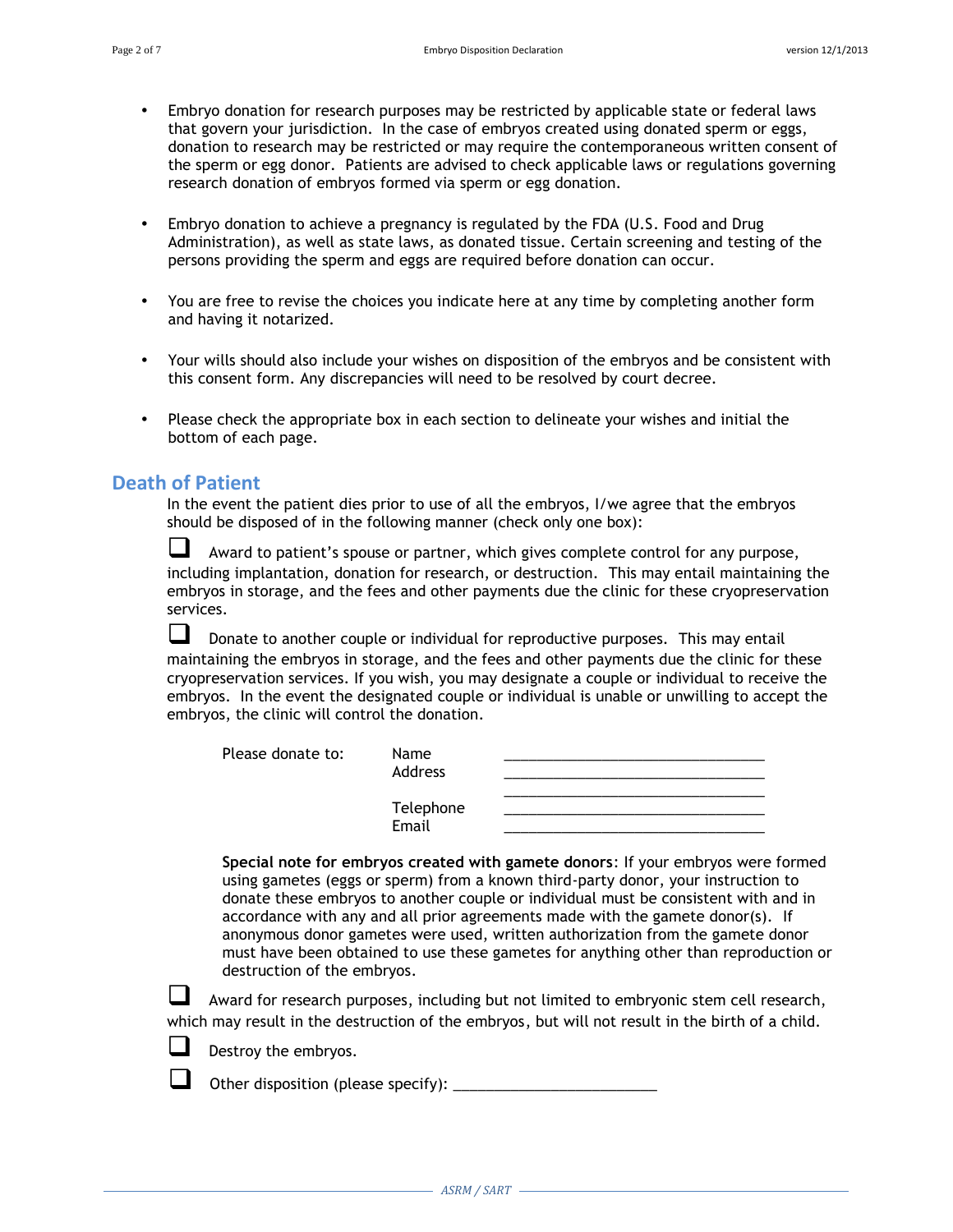#### **Death of Spouse or Partner**

In the event the patient's spouse or partner dies prior to use of all the embryos, I/we agree that the embryos should be disposed of in the following manner (check one box only):

 Award to patient, which gives complete control for any purpose, including implantation, donation for research, or destruction. This may entail maintaining the embryos in storage, and the fees and other payments due the clinic for these cryopreservation services.

Donate to another couple or individual for reproductive purposes. This may entail maintaining the embryos in storage, and the fees and other payments due the clinic for these cryopreservation services. If you wish, you may designate a couple or individual to receive the embryos. In the event the designated couple or individual is unable or unwilling to accept the embryos, the clinic will control the donation.

| Please donate to: | Name<br>Address    |  |
|-------------------|--------------------|--|
|                   | Telephone<br>Email |  |

**Special note for embryos created with gamete donors**: If your embryos were formed using gametes (eggs or sperm) from a known third-party donor, your instruction to donate these embryos to another couple or individual must be consistent with and in accordance with any and all prior agreements made with the gamete donor(s). If anonymous donor gametes were used, written authorization from the gamete donor must be obtained to use these gametes for anything other than reproduction or destruction of the embryos.

 Award for research purposes, including but not limited to embryonic stem cell research, which may result in the destruction of the embryos, but will not result in the birth of a child.



Destroy the embryos.

Other disposition (please specify):

#### **Simultaneous Death of Patient and Spouse or Partner**

In the event the patient and her spouse or partner die at the same time, prior to use of all the embryos, I/we agree that the embryos should be disposed of in the following manner (check one box only):

 Donate to another couple or individual for reproductive purposes. This may entail maintaining the embryos in storage, and the fees and other payments due the clinic for these cryopreservation services. If you wish, you may designate a couple or individual to receive the embryos. In the event the designated couple or individual is unable or unwilling to accept the embryos, the clinic will control the donation.

| Please donate to: | <b>Name</b><br>Address |  |
|-------------------|------------------------|--|
|                   | Telephone<br>Email     |  |

**Special note for embryos created with gamete donors**: If your embryos were formed using gametes (eggs or sperm) from a known third-party donor, your instruction to donate these embryos to another couple or individual must be consistent with and in accordance with any and all prior agreements made with the gamete donor(s). If anonymous donor gametes were used, written authorization from the gamete donor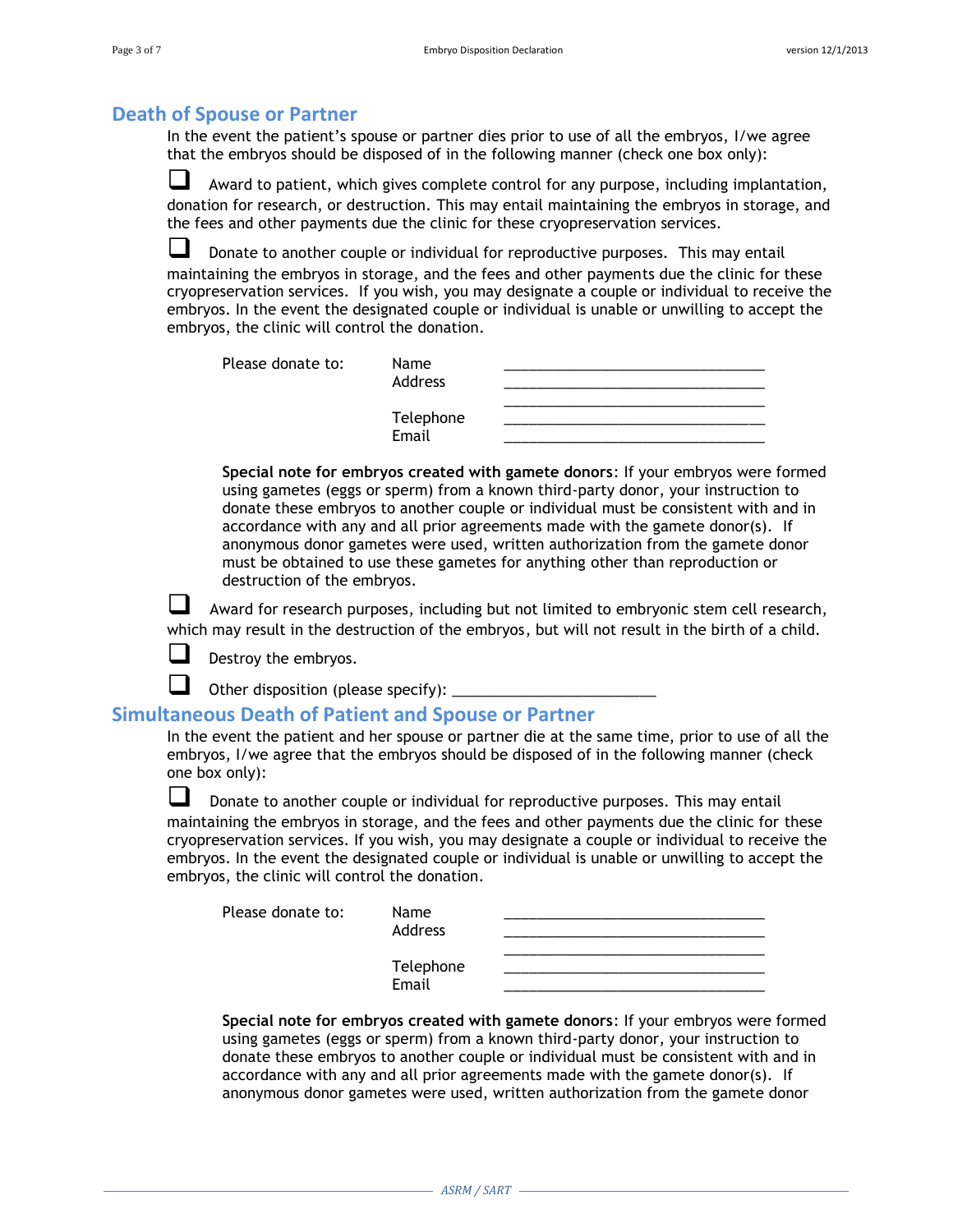must be obtained to use these gametes for anything other than reproduction or destruction of the embryos.

 Award for research purposes, including but not limited to embryonic stem cell research, which may result in the destruction of the embryos, but will not result in the birth of a child.



 $\Box$  Destroy the embryos.

Other disposition (please specify): \_\_\_\_\_\_\_\_\_\_\_\_\_\_\_\_\_\_\_\_\_\_\_\_\_

#### **Divorce or Dissolution of Relationship**

In the event the patient and her spouse are divorced or the patient and her partner dissolve their relationship, I/we agree that the embryos should be disposed of in the following manner (check one box only):

A court decree and/or settlement agreement will be presented to the Clinic directing use to achieve a pregnancy in one of us or donation to another couple for that purpose.

 Award for research purposes, including but not limited to embryonic stem cell research, which may result in the destruction of the embryos, but will not result in the birth of a child.



# $\Box$  Destroy the embryos.

#### **Discontinuation of IVF Treatment**

In the event the patient and her spouse or partner mutually agree to discontinue IVF treatment as a couple, I/we agree that any embryos should be disposed of in the following manner (check one box only):

 Award to patient, which gives complete control for any purpose, including implantation, donation for research, or destruction. This may entail maintaining the embryos in storage, and the fees and other payments due the clinic for these cryopreservation services.

 Award to spouse or partner, which gives complete control for any purpose, including implantation, donation for research, or destruction. This may entail maintaining the embryos in storage, and the fees and other payments due the clinic for these cryopreservation services.

 Donate to another couple or individual for reproductive purposes. If you wish, you may designate a couple or individual to receive the embryos. In the event the designated couple or individual is unable or unwilling to accept the frozen embryos, the clinic will control the donation.

Please donate to:

| <b>Name</b><br><b>Address</b> |  |
|-------------------------------|--|
| Telephone<br>Email            |  |

**Special note for embryos created with gamete donors**: If your embryos were formed using gametes (eggs or sperm) from a known third-party donor, your instruction to donate these embryos to another couple or individual must be consistent with and in accordance with any and all prior agreements made with the gamete donor(s). If anonymous donor gametes were used, written authorization from the gamete donor must be obtained to use these gametes for anything other than reproduction or destruction of the embryos.

 Award for research purposes, including but not limited to embryonic stem cell research, which may result in the destruction of the embryos, but will not result in the birth of a child.

Destroy the embryos.

Other disposition (please specify): \_\_\_\_\_\_\_\_\_\_\_\_\_\_\_\_\_\_\_\_\_\_\_\_\_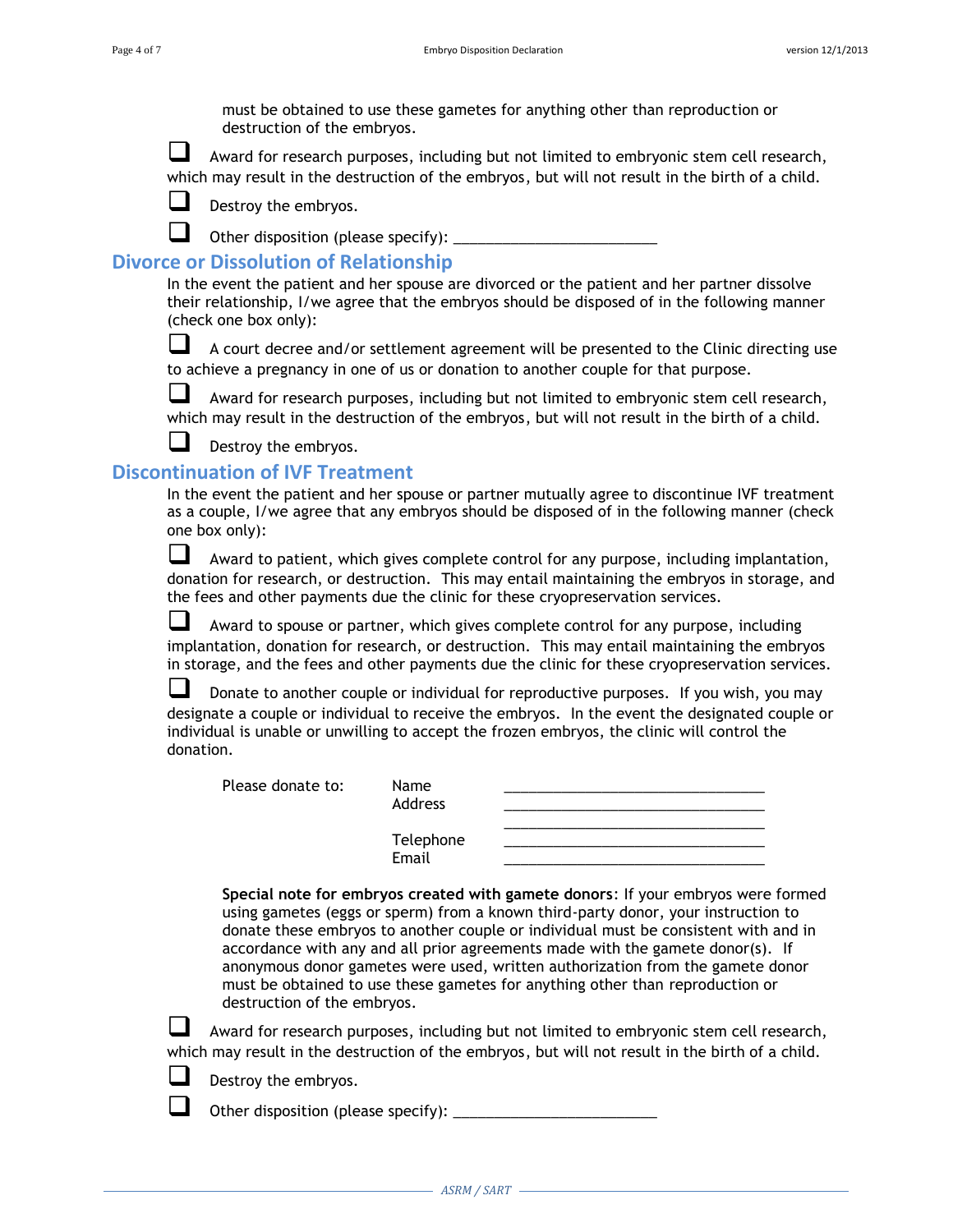## **Nonpayment of Cryopreservation Storage Fees**

Maintaining embryo(s) in a frozen state is labor intensive and expensive. There are fees associated with freezing and maintaining cryopreserved embryo(s). Patients/couples who have frozen embryo(s) must remain in contact with the clinic on an annual basis in order to inform the clinic of their wishes as well as to pay fees associated with the storage of their embryo(s). In situations where there is no contact with the clinic for a period of  $\frac{3}{2}$  years or fees associated with embryo storage have not been paid for a period of  $15$  years and the clinic is unable to contact the patient after reasonable efforts have been made (via registered mail at last known address), the embryo(s) may be destroyed by the clinic in accordance with normal laboratory procedures and applicable law.

If I/we fail to pay the overdue storage fees within 30 days from the date of said mailing, such failure to pay constitutes my/our express authorization to the clinic to follow the disposition instructions we have elected below without further communications to or from us (check one box only):

 Award for research purposes, including but not limited to embryonic stem cell research, which may result in the destruction of the frozen embryos, but will not result in the birth of a child.



### **Time-Limited Storage of Embryos**

The Clinic will only maintain cryopreserved embryos for a period of  $120$  years. After that time, I/we elect (check one box only):

 Award for research purposes, including but not limited to embryonic stem cell research, which may result in the destruction of the frozen embryos, but will not result in the birth of a child.



Destroy the frozen embryos.

Transfer to a storage facility at our expense.

#### **Age-Limited Storage of Embryos**

I/We understand that the Clinic will not transfer embryos into any woman to produce a pregnancy after age 52 years. After this age, I/we elect (check one box only):



 Transfer embryos into one of us that has not reached that age, or into a gestational carrier.

 Award for research purposes, including but not limited to embryonic stem cell research, which may result in the destruction of the frozen embryos, but will not result in the birth of a child.



 $\Box$  Destroy the frozen embryos.



Transfer to a storage facility at our expense.

D Donate the cryopreserved embryos to another couple for reproductive purposes.

#### **Donation of Frozen Embryos for Research Purposes**

If you selected the option "award for research purposes" under any of the preceding circumstances, as a donor of human embryos to research, including but not limited to stem cell research, you should be aware of the following:

 Donating embryo(s) for research may not be possible or may be restricted by law. While efforts will be made to abide by your wishes, no guarantees can be given that embryo(s) will be used for research or donated to another couple. In these instances, if after 5 years no recipient or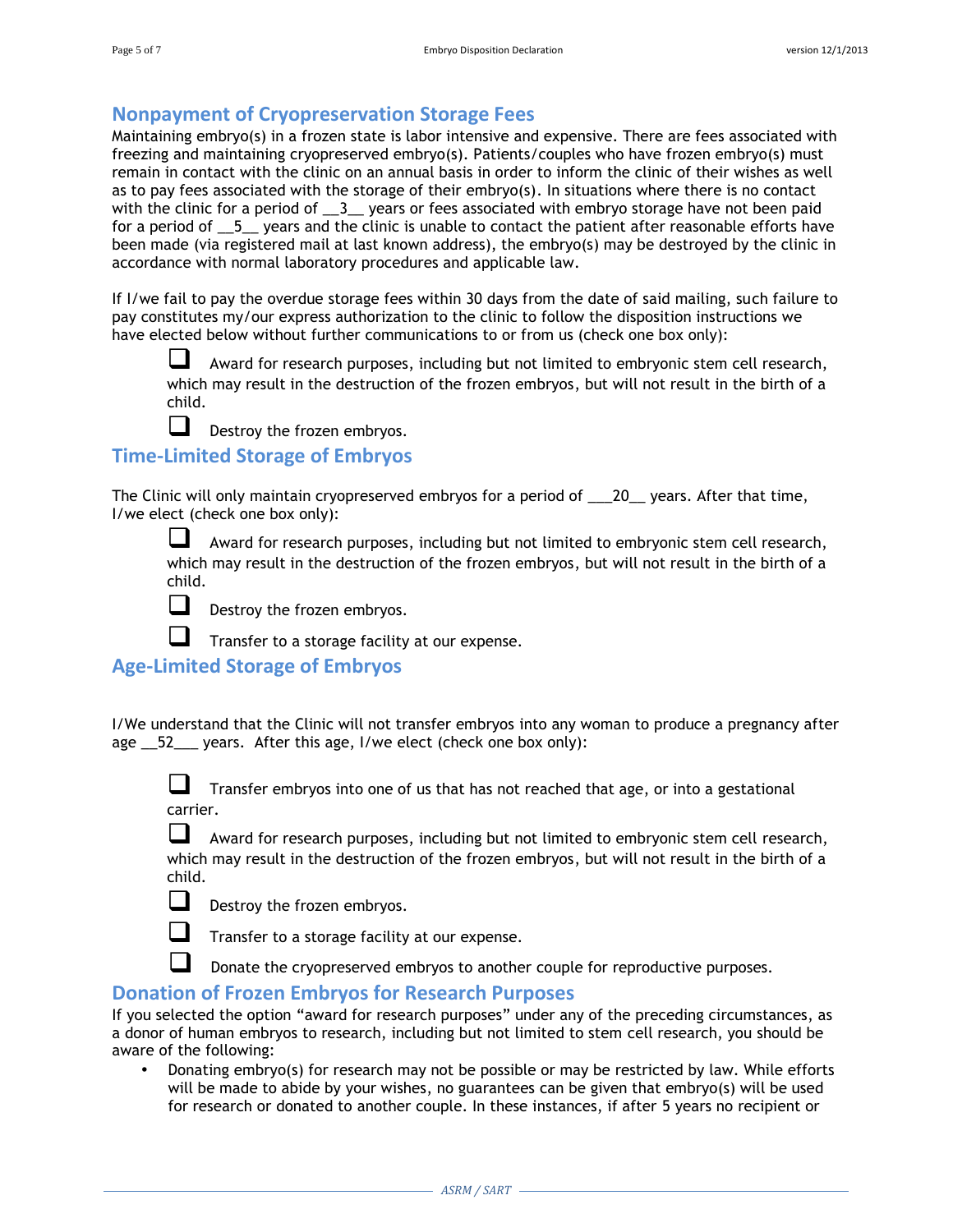research project can be found, or your embryos are not eligible, your embryo(s) will be destroyed and discarded by the lab in accordance with laboratory procedures and applicable laws.

- The embryos may be used to derive human pluripotent stem cells for research and the cells may be used, at some future time, for human transplantation research.
- All identifiers associated with the embryos will be removed prior to the derivation of human pluripotent stem cells.
- Donors to research will not receive any information about subsequent testing on the embryo or the derived human pluripotent cells.
- Derived cells or cell lines, with all identifiers removed, may be kept for many years.
- It is possible the donated material may have commercial potential, but the donor will receive no financial or other benefit from any future commercial development.
- Human pluripotent stem cell research is not intended to provide direct medical benefit to the embryo donor.
- Donated embryos will not be transferred to a woman's uterus, nor will the embryos survive the human pluripotent stem cell derivation process. Embryos will be handled respectfully, as is appropriate for all human tissue used in research.
- If the donated embryos were formed with gametes (eggs or sperm) from someone other than the patient and her spouse or partner (those who sign this document), the gamete donor(s) may be required to provide a signed, written consent for use of the resulting embryos for research purposes.

#### Legal Considerations and Legal Counsel

The law regarding embryo cryopreservation, subsequent thaw and use, and parent-child status of any resulting child(ren) is, or may be, unsettled in the state in which either the patient, spouse, partner, or any donor currently or in the future lives, or the state in which the ART Program is located. We acknowledge that the ART Program has not given us legal advice, that we are not relying on the ART Program to give us any legal advice, and that we have been informed that we may wish to consult a lawyer who is experienced in the areas of reproductive law and embryo cryopreservation and disposition if we have any questions or concerns about the present or future status of our embryos, our individual or joint access to them, our individual or joint parental status as to any resulting child, or about any other aspect of this consent and agreement.

**Our signatures below certify the disposition selections we have made above. We understand that we can change our selections in the future, but need mutual and written agreement as outlined above. We also understand that in the event that none of our elected choices is available, the clinic is authorized, without further notice from us, to destroy and discard our frozen embryos.**